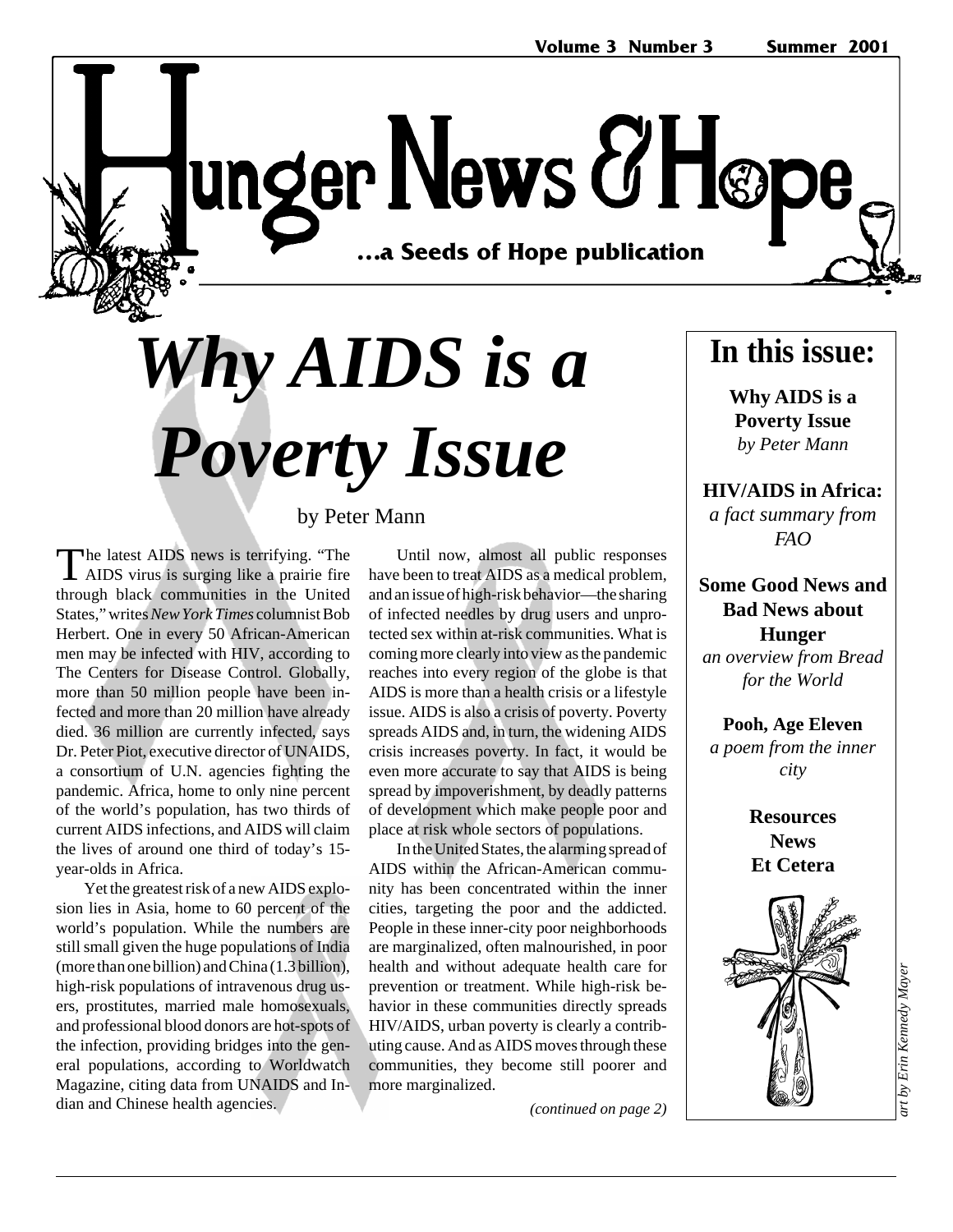## *AIDS is a Poverty Issue*

#### **(continued from page 1)**

The figures are startling. In 1999, African Americans were less than 13 percent of the U.S. population, more than 26 percent of the poor, and 37 percent of all reported cases of HIV/AIDS. By 2000, AIDS had become in the U.S. the leading cause of death for blacks between the ages of 25 and 44.

Yet these communities reflect the realities of global poverty, where 1.2 billion

*Until now, almost all public responses have been to treat AIDS as a medical problem, and an issue of high-risk behavior. What is coming more clearly into view as the pandemic reaches into every region of the globe is that AIDS is more than a health crisis or a lifestyle issue. AIDS is also a crisis of poverty.*

people live on less than one dollar a day, lack basic health care, education, adequate food and clean water, and are increasingly marginalized—impoverished—within the global economy. The status of women is a key indicator of vulnerability to AIDS.

Women and girls are a majority of the world's poor, and an increasing proportion of those infected by HIV/AIDS—55 percent in sub-Saharan Africa. Women in the developing world are often malnourished, vulnerable to infections and sexually transmitted diseases, without health care and lacking power inside the family, and thus placed in a high-risk environment for AIDS.

Rural impoverishment is a root cause of labor migration in West Africa which brings AIDS back into home communities; of commercial sex work in the cities of Thailand by which women support rural households; of professional donors in China who make a little extra money by selling their blood, yet into an unsafe blood system. All of these are high-risk behaviors which spread AIDS but they are also responses to a social and economic system of development which deprives the poor of choices.

Public policy decisions deprive the poor also of treatment—India spends only about one percent of its GDP on health care, and China less than one percent. Zambia, where 1 out of 9 citizens are HIVinfected, spends more on debt servicing than on health care. The AIDS news

> is frightening. Social collapse is an evident danger in countries whose doctors, teachers, farmers—and parents—are dying. It is, therefore, a sign of hope that U.N. agencies, as well as some governments, are beginning to respond to AIDS as a

*more information about WHY, contact them at 505 Eighth Avenue, Suite 2100; New York, NY 10018-6589; Phone: 212 629-8850 x 126; Fax: 212 465-9274; Email: peter@worldhungeryear.org; Web: www.worldhungeryear.org.*

#### *Resources:*

• Bob Herbert, "The Quiet Scourge: AIDS is ravaging blacks in America," (*The New York Times* OP-ED, Thursday, January 11, 2001, p. A31) • Hanna Rosin, "The Homecoming: Paranoia and Plague in black America," (*The New Republic*, June 5, 1995, pp. 21-31)

• Ann Hwang, "Aids Has Arrived in India and China" (*Worldwatch Magazine*, January/February 2001, pp. 12-20. • Joseph Collins and Bill Rau, "AIDS in the Context of Development" (2000, 70 pp.) This extensive report is available on the U.N. Research Institute for Social Development (UNRISD) web site: www.unrisd.org as "Social Policy and Development Programme Paper 4." • Other information on HIV/AIDS can be found at the UNAIDS web site www.unaids.org

crisis that intensifies poverty.

But governments are not yet responding to new research that

poverty and inequality themselves are root causes of the AIDS crisis. Still less are they willing to change this development pattern. Yet AIDS is a poverty issue in every sense, and mational policies are needed to rebuild communities and reform public health if this crisis is to be solved.

*—Peter Mann is the International Coordinator for World Hunger Year (WHY). This article is reprint from the WHY web site, from a department called WHY Speaks. Below are resources recommended by Mann. For*

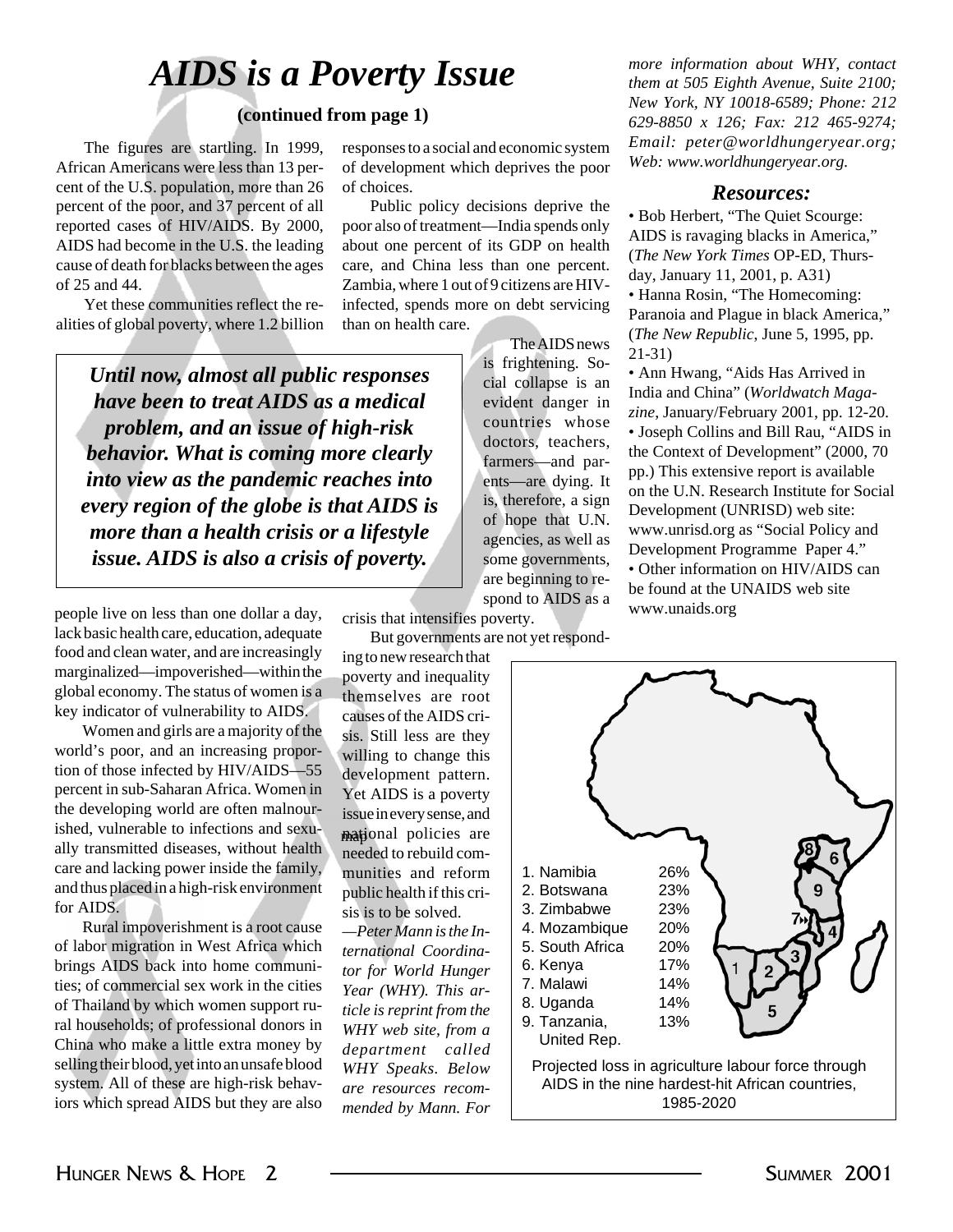#### **AIDS is a Rural Issue**

AIDS is becoming a greater threat in rural areas than in cities of the developing world, contrary to conventional wisdom. Growing links between rural and urban areas through trade, migration and improved transportation networks have made HIV prevalence rates rise faster in rural areas. This fact summary summarizes some major findings about this devastating trend, using data for sub-Saharan Africa, home to the most-affected countries. The main conclusions apply to other developing countries as well.

- More than two thirds of the population of the 25 most-affected African countries live in rural areas.
- Information and health services are less available in rural areas than in cities. Rural people are therefore less likely to know how to protect themselves from HIV and, if they fall ill, less likely to get care.
- Costs of HIV/AIDS are largely borne by rural communities as HIV-infected urban dwellers of rural origin often return to their communities when they fall ill.
- HIV/AIDS disproportionately affects economic sectors such as agriculture, transportation and mining that have large numbers of mobile or migratory workers.
- People are dying before they can pass on knowledge and expertise to the next generation. A study in Kenya showed that only seven percent of agricultural households headed by orphans had adequate knowledge of agricultural production.
- In Kenya's Ministry of Agriculture, 58 percent of all staff deaths are caused by AIDS, and in Malawi's Ministry of Agriculture and Irrigation at least 16 percent of the staff are living with the disease. One study found that up to 50 percent of agricultural extension staff time was lost through HIV/AIDS in sub-Saharan Africa.
- In the first ten months of 1998, Zambia lost 1,300 teachers to AIDS—the equivalent of around two thirds of all new teachers trained annually.
- The sale of productive resources to care



for the sick and pay for funerals diverts funds away from long-term development.

#### **AIDS Threatens Food Security**

- The loss of productive members of society is severely affecting household capacity to produce and buy food.
- Fostering AIDS orphans or hosting and caring for sick relatives reduces the amount of food available for each household member.
- Evidence from Namibia shows widespread sale and slaughter of livestock to support the sick and provide food for mourners at funerals. This jeopardizes the livestock industry and longerterm food security and survival options.

#### **AIDS Undermines Agriculture**

*(because of its toll on the labour force)*

- AIDS has killed around 7 million agricultural workers since 1985 in the 25 hardest-hit countries in Africa. It could kill 16 million more before 2020.
- More than a third of the gross national product of the most-affected countries comes from agriculture.
- In contrast to other diseases, AIDS mostly devastates the productive age group — people between 15 and 50 years.
- Up to 25 percent of the agricultural labour force could be lost in countries of sub-Saharan Africa by 2020.
- AIDS reduces productivity as people become ill and die and others spend time caring for the sick, mourning and attending funerals. The result is severe labour shortages for both farm and domestic work.
- Labour-intensive farming systems with a

low level of mechanization and agricultural input are particularly vulnerable to AIDS.

#### **AIDS Affects Women Disproportionately**

- Women whose husbands are migrant workers are especially vulnerable to AIDS, as their spouses may have other sexual partners. The women themselves may engage in commercial sex in periods of economic stress.
- Some of the traditional mechanisms to ensure widows' access to land contribute to the spread of AIDS — for example, levirate, the custom that obliges a man to marry his brother's widow. Unfortunately, initiatives to stop these practices may leave widows without access to land and food.
- Biological and social factors make women more vulnerable to AIDS, especially in adolescence and youth. In many places HIV infection has been found to be three to five times higher in young women than in young men.
- In several countries, studies have found that rural women whose husbands had died of AIDS were forced to engage in commercial sex to survive because they had no legal rights to their husband's property.

*—FAO is the Food and Agriculture Organization of the United Nations. For more information contact Marcela Villarreal, FAO's focal point for HIV/AIDS (marcela.villarreal@fao.org). For a good resource for responding to the crisis, see the Church World Service Fact Sheet* Aids in Africa: A Generation at Risk *(PO Box 968; Elkhart, IN 46515; 800/297-1516; www.churchworldservice.org)*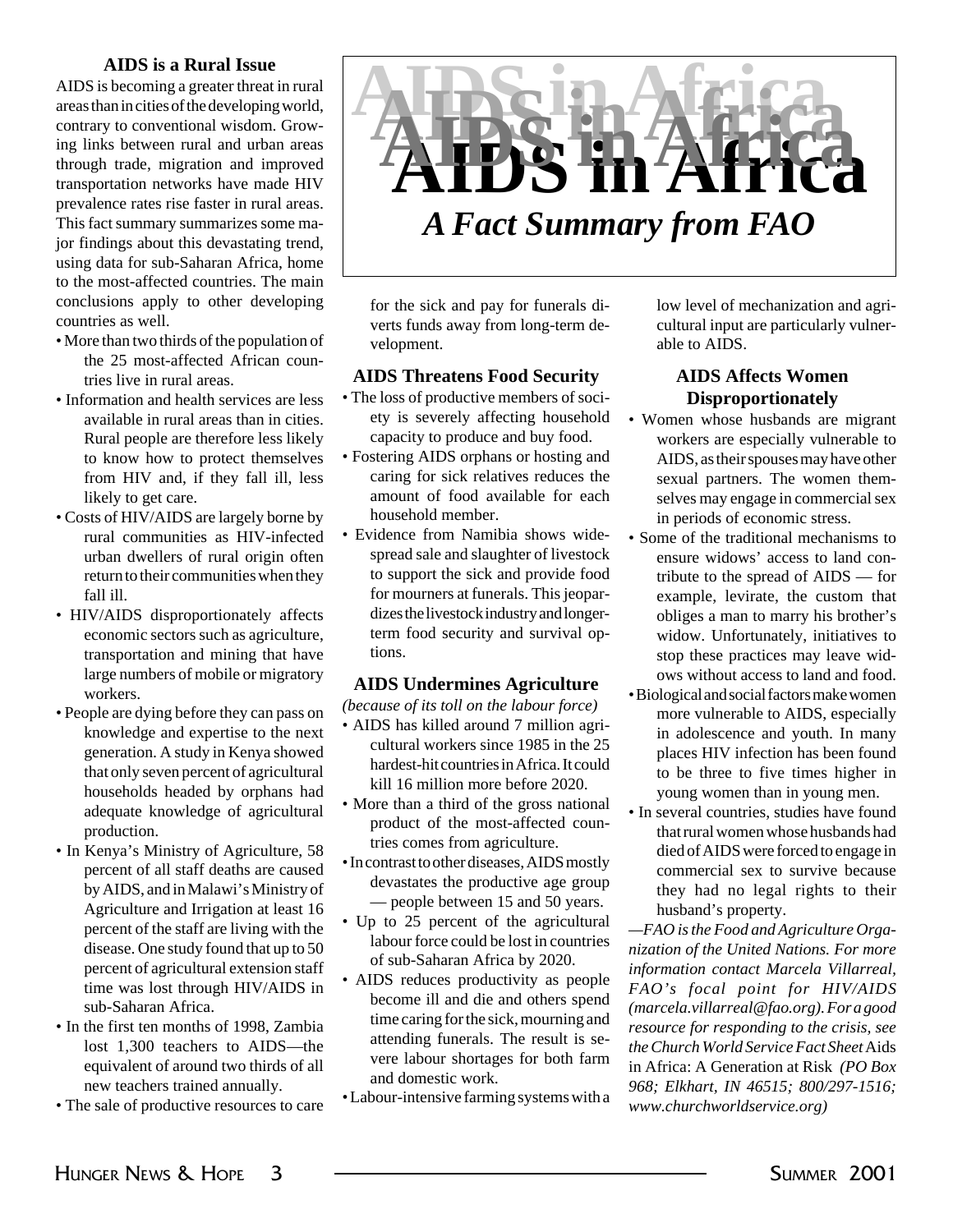#### **Some Good News and Bad News about Hunger**

*from Bread for the World*

Hunger has decreased somewhat in the U.S. and around the world, according to recent studies. But the good news in these reports is overshadowed by shockingly high estimates of the number of people who are still hungry.

The U.S. Census Bureau/Department of Agriculture reported 3.5 million fewer hungry people in 1999 than in 1995. Also, the number of children in hungry households dropped from 4.1 million to 2.64 million.

However, the U.S. Conference of Mayors annual survey of 25 cities reported that request for emergency food

assistance increased by 17 percent in 2000. Sixty-two percent of those requesting food were children; 32 percent of the adults seeking food were employed.

The Census/Agriculture study also found that 31 million Americans—including 12 million children—experienced hunger or were at risk of hunger in 1999. Nearly 17 percent of U.S. children still lived in households without food security.

Worldwide, the outlook is also mixed. The FAO reported that hunger declined steadily in the developing world—from 959 million undernourished people in 1969-71 to 792 million in 1996-98. But during those same years, the number of undernourished people in sub-Saharan Africa rose from 88 million to more than 180 million.

In the developing countries, the greatest reduction in hunger has been in East Asia, where the number of undernourished people dropped from 504 million in 1969-71 to 221 million in 1996-98—a result of the "Green Revolution" in agriculture and economic development.

*—from Bread for the World, 50 F. Street NW, Suite 500; Washington, DC 20001; 800/82-BREAD; www.bread.org.*



*—Elizabeth Daniel, a senior at Vanguard Preparatory School in Waco, Texas, volunteers at an after-school program for at-risk youth near an urban development project. Pooh is one of the friends she made there. —Rebecca Ward, whose art appears here and on several pages of this issue, is a senior at Midway High School in Woodway, Texas. Rebecca recently organized an art therapy project for a local retirement home.*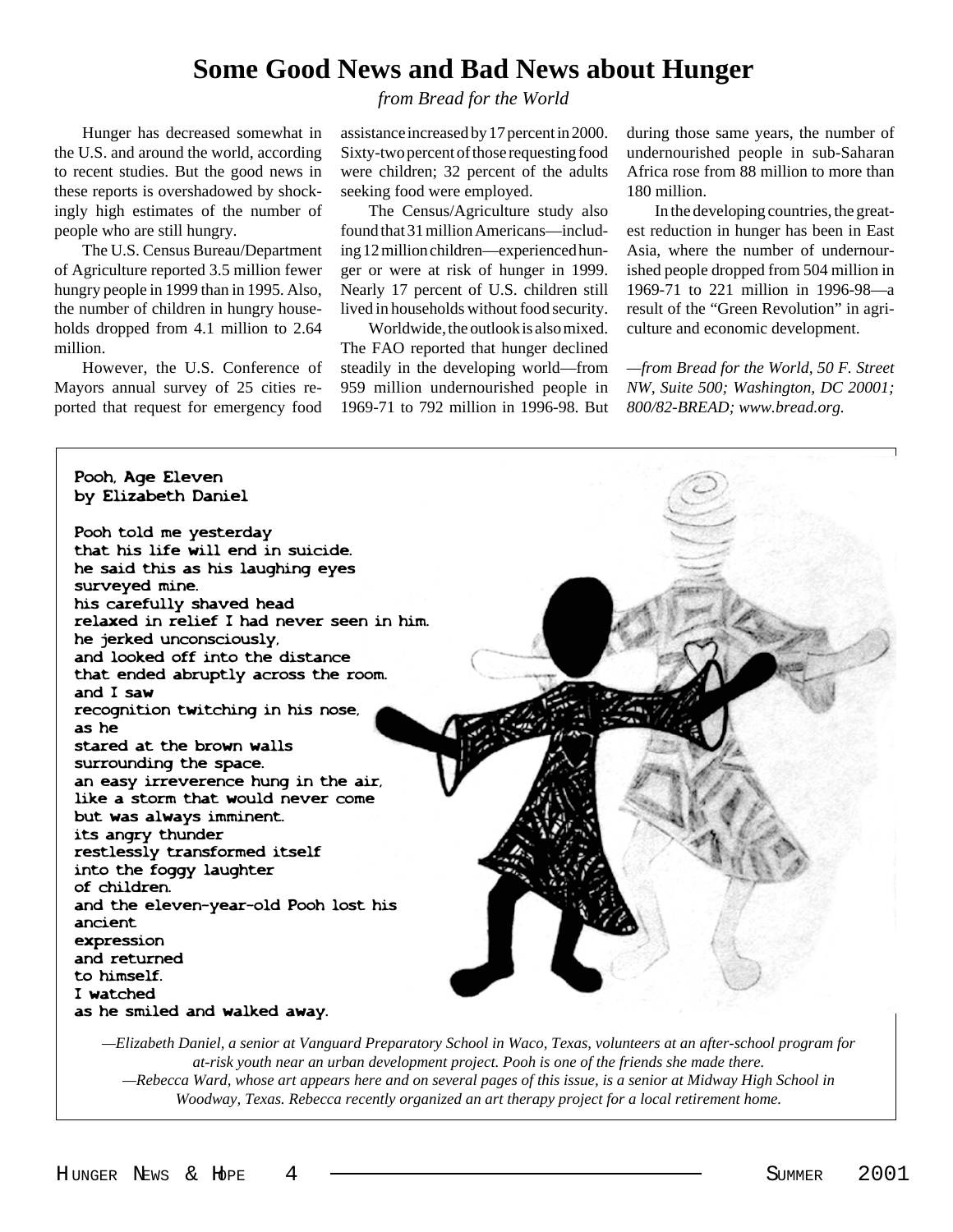## *Resources*

#### **FAO Launches New Web Site on Ethics in Food and Agriculture**

Major changes in the fields of food and agriculture in recent years, including accelerating technological development, have brought to the fore a variety of ethical questions of relevance to food security and sustainable rural development. As the lead agency within the UN system on matters relating to food and agriculture, Food and Agriculture Organization (FAO) recently designated ethics in food and agriculture as a priority area of interdisciplinary work.

A new web site, developed by FAO's Sub-Committee on Ethics in Food and Agriculture, reflects the organization's increased focus on the subject. The site includes information on a new series of FAO publications dedicated to these priority issues. Information on FAO's independent Panel of Eminent Experts on Ethics in Food and Agriculture is also available.

*—The site, available in Arabic, Chinese, English, French and Spanish, can be accessed from the FAO home page: www.fao.org.*

#### **Three Hunger Specialists Examine Armed Conflict and Hunger**

Ellen Messer, Marc J. Cohen, and Jashinta D'Costa recently created a vital new resource on the relationship between armed



conflict and hunger. The paper discusses the extent of armed conflict, how conflict causes hunger, and the impacts of conflict on poverty. Other topics include the underlying causes of hunger and conflict and how devel-

opment assistance affects conflict.

Several recent studies have proposed a significant link between environmental resource scarcity and violence. "Armed Conflict and Hunger" expands this proposition to consider significant linkages among environmental resource scarcities, conflict, food, and hunger. The paper argues that armed conflicts (those involving more than 1,000 deaths) or "food wars" constitute a significant cause of deteriorating food scenarios in developing countries.

Messer, formerly with the Brown University hunger program, has recently worked with the Tufts School of Nutrition Science and Policy and with the Massachusetts Institute of Technology. Cohen is special assistant to the director general of the International Food Policy Research Institute and former editor of Bread for the World's World Hunger Report. D'Costa has been a consultant to the United Nations Development Program, Save the Children-U.S., and National Council for Agricultural Education, as well as research associate with Bread for the World Institute.

*—For more information about this paper, see the World Hunger Education Hunger Notes web site: www.worldhunger.org*

## *Getting Ready for World Food Day*

As you prepare for your World Food Day

activities, don't f activities and res available from the National Committee World Food Day. Fo information about annual teleconfere contact Patricia Yo 2175 K Street NW;



Washington, DC 20437; *art by John Richardson*202/653-2404.

### *Also, Don't Miss the 2001 Seeds Hunger Emphasis Packet!*



*The 2001 packet includes a World Food Day calendar, bulletin insert, and placemat, as well as the regular 20-plus pages!*

#### **Creative worship tools**

#### **from people you've come to trust.**

**Four 20-page packets each year filled with prayers, litanies, sermons, activities, art, and more. \$50 per packet or \$120 for all four. To order, call 254/755-7745; fax 254/753-1909; write 602 James, Waco, TX 76706; email seedshope@aol.com. For samples of previous packets: www.seedspublishers.com**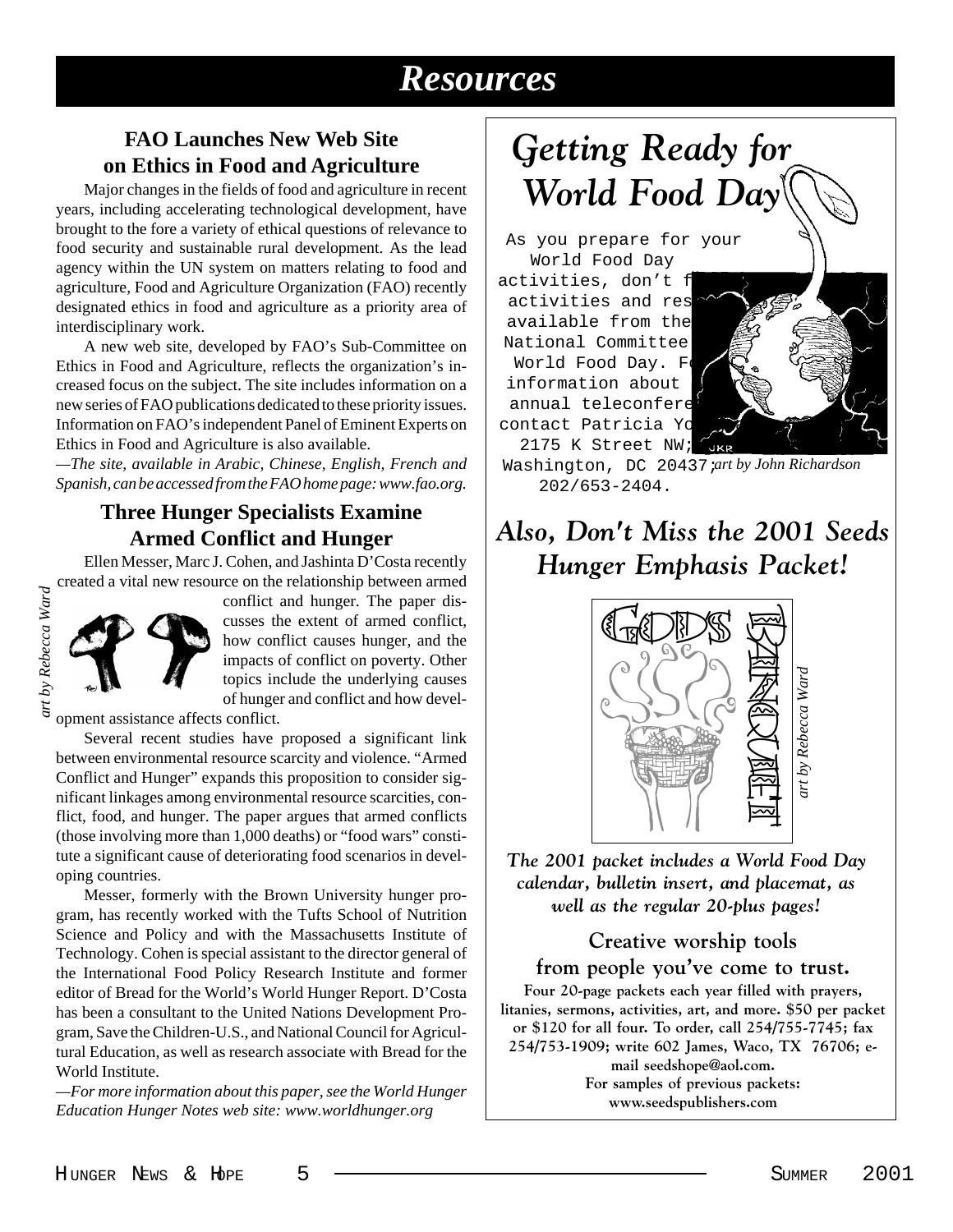## *news briefs*

#### *House Rejects Vouchers in Education Overhaul*

WASHINGTON, DC (ABP)—The House of Representative rejected two amendments pushing for school vouchers before overwhelmingly approving a sweeping measure to change federal education policy.

The 384-45 vote on the full education package May 23 handed a major victory to President George W. Bush, who campaigned on linking school performance to tax dollars and instituting massive national testing standards.

But lawmakers rejected another key Bush proposal —providing education vouchers to allow students in failing schools to attend private and parochial schools with tax dollars. Bush had dropped his voucher bid in a compromise with Democratic leaders, but angered Republicans attempted at the last minute to add voucher provisions in amendments on the House floor.

Rep. Dick Armey (R-Texas) offered the unsuccessful voucher amendments. Lawmakers rejected 273-155 a proposal to give students attending low-performing schools vouchers worth \$1,500 to attend private schools for three years. The second voucher proposal would have authorized pilot programs in five schools to determine the effectiveness of school choice in improving academic achievement. It failed 241-186.

The Senate has not yet taken final action on its version of the bill. Another attempt to add voucher amendments is expected there.

*—from an article by Kenny Byrd, Associated Baptist Press*

#### **DJ Lives in Box to Dramatize Life of the Homeless**

WACO, TX—A Waco disc jockey trapped himself in a box for two days, demanding twenty-thousand dollars. As part of a fundraising campaign, Jay Charles, morning show host of a local radio



station, lived, ate and slept in a box outside the station in order to simulate the plight of the homeless. Charles allotted all contributions from listeners to Compassion Ministries, a Waco transitional homeless shelter.

Charles' interest in Compassion Ministries began in Fall 1999

when, following his on-air complaints of the city's intrusive panhandlers, Jill McCall, executive director of the shelter, phoned in a rebuttal against his berating. The fastest growing segment among the homeless population, she informed him, is women and children. Consequently, the average age is nine years old.

Inspired by their dialogue, Charles launched the "Jay in the Box" Program. Following a \$10, 000 success in 2000, he volunteered to repeat his stint, living in the box for two days. All proceeds went to the nonprofit organization's efforts to help homeless people acquire necessary life skills and move toward financial independence, employment, and permanent housing.

Although the nearly \$15,000 raised fell short of Charles' \$20,000 goal, McCall said that the DJ successfully achieved the ultimate goal—to encourage "the community to be involved in helping solve the homeless problem in our city."

*—by Elizabeth Walker, Seeds of Hope intern*

#### **Mexico City Labor Board Provides for Secret Ballots, Elimination of Protectionism**

CUIDAD MEXICO, MEXICO—On May 1, International Workers' Day, the labor board in Mexico City issued a proclamation which, among other things, provides that elections under its jurisdiction shall be conducted by secret ballot, and that contracts filed with the labor board will be made public "in order to protect interested parties while avoiding so-called protection contracts." International labor leaders are calling this a "tremendous accomplishment."

Organizers from international labor groups maintain that the elimination of protection contracts and the conduct of union elections by secret ballot have been the most urgent demands of democratic trade unionists and lawyers in Mexico over the past several years.

With Mexico City now being governed by the PRD, a centerleft party—and the federal government being led (for the first time in seven decades) by the PAN, a "right-wing" party organizers say that the actions of the labor board are pivotal at this point. Last fall Andres Manuel Lopez Obrador, the city's Chief of Government, appointed Jesus Campos Linas—a labor lawyer who has spent many years defending workers' rights—to head the labor board, which oversees a large number of industries and services in the city.

During the historic election campaign last fall, PAN candidate Vincente Fox (now Mexico's president) made a commitment to comply with the "Twenty Commitments for Trade Union Freedom." The previous government (PRI) had made a specific commitment to "promote secret ballot elections" in the Ministerial Agreement it signed pursuant to a case filed under the Labor Side Agreement of NAFTA. However, in a recent election at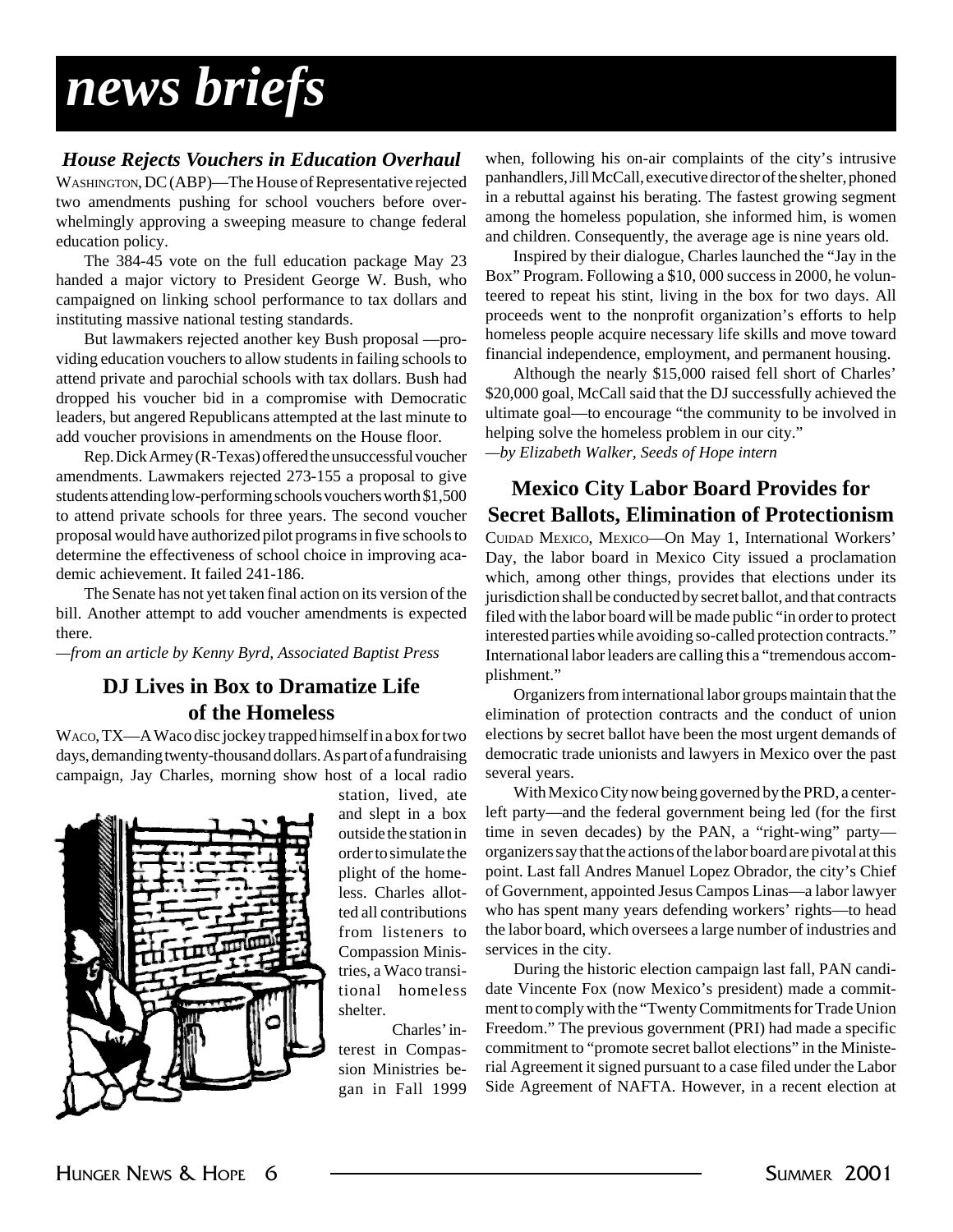## *news briefs*

Duro, which fell under federal jurisdiction, the Fox government failed to comply with either its campaign promises or the Ministerial Agreement.

Still, labor organizers are more optimistic about worker's rights in Mexico than they have been in many decades.

*—from* Mexican Labor News and Analysis*, a monthly collaboration of the Mexico City-based Authentic Labor Front (FAT), the Pittsburgh-based United Electrical Workers (UE) and AMERICAS.ORG. Contact: Editor Dan La Botz at danlabotz@cs.com or 513/861-8722, or Robin Alexander, UE Director of International Labor Affairs, at international@ra nknfile-ue.org.*



#### **Jubilee 2000 Supporters "Feel Let Down"**

#### *Rock Singer Bono Speaks Out for Continued Effort*

WASHINGTON, DC (ABP)— While supporters of debt relief for poor countries made gains in the last year, they "still haven't found what they're looking for," according to rock star Bono, lead singer of the group U2.

A key supporter of

Jubilee 2000, an international effort to eliminate debt for poor countries, Bono told reporters that movement leaders "feel let down" by recent setbacks and—in language unintentionally reminiscent of a line from one of the group's biggest hits—"have still not received all they came looking for."

In a conference call with members of the media, Bono and other Jubilee 2000 leaders criticized the World Bank and the International Monetary Fund for holding up progress.

Only 22 out of the 41 countries targeted for the relief have received any money, they said. One country that has had debts forgiven, meanwhile, is now able to send three times as many children to schools as it could previously afford.

"We have to get the World Bank and the IMF on board," said Rep. Spencer Bachus (R-Ala). "The United States has to lead the effort." Bachus became a leading sponsor of the debt-relief package last year and led the effort to enlist support among GOP lawmakers.

Last year, Congress approved all the funds necessary to fund the first year's portion of a three-year agreement between the leading industrialized countries to begin canceling the debt facing poor countries. It earmarked \$435 million toward debt relief for countries where many people live on less than \$1 a day.

However, the Bush administration must continue to fund the initiative for debt relief to become a reality.

Also, while the leading industrialized countries are canceling the money owed to them by poor countries, the World Bank and IMF are not. And most of the debt facing these countries is owed to these two world organizations.

Bachus called the effort "the greatest moral and social issue of our time."

He said that even if the two monetary organizations did not do their part, the G7 countries could pay for the effort "for one dollar per person, per year."

Bono said he is encouraged by the new Bush administration and feels confident the president is committed to debt relief. "President Bush has a real chance to put a flag in the sand on this issue," Bono said.

*—from an article by Kenny Byrd, Associate Baptist Press*

#### *U.S. Congressional Budget Office Says Income of Wealthy Has Outgrown Taxes*

WASHINGTON, DC (AP)—While the share of overall federal taxes paid by the wealthiest Americans has ballooned in the past two decades, the income of that richest group has grown even faster, a study by the Congressional Budget Office shows.

The report by Congress's nonpartisan fiscal analyst said that from 1979 to 1997, the portion of all federal taxes that are paid by the wealthiest one percent of households has grown from 15.5 percent to 23 percent. That means their share of total taxes grew by 48 percent over the period.

During the same time, the average after-tax income of that wealthiest one percent swelled from \$263,700 to \$677,900—a 157 percent increase that dwarfs the income growth of households making less money.

The lowest-earning one-fifth of Americans saw their average after-tax income drop from \$10,900 to \$10,800 during the period, the study showed. And the middle one-fifth of Americans by income distribution went from a \$33,800 average to \$37,200 a 10 percent increase.

"The distribution of income among households grew substantially more unequal during the 1979-1997 period," said the analysis, which the budget office quietly released during last week's tax debate in Congress.

The report covers the 19 years ending in 1997, the most recent year for which figures are available, and is based on data gathered by the Census Bureau, the Internal Revenue Service and the Bureau of Labor Statistics. The budget office periodically issues reports on tax and income distribution.

*—from an article by Alan Fram, Associated Press*